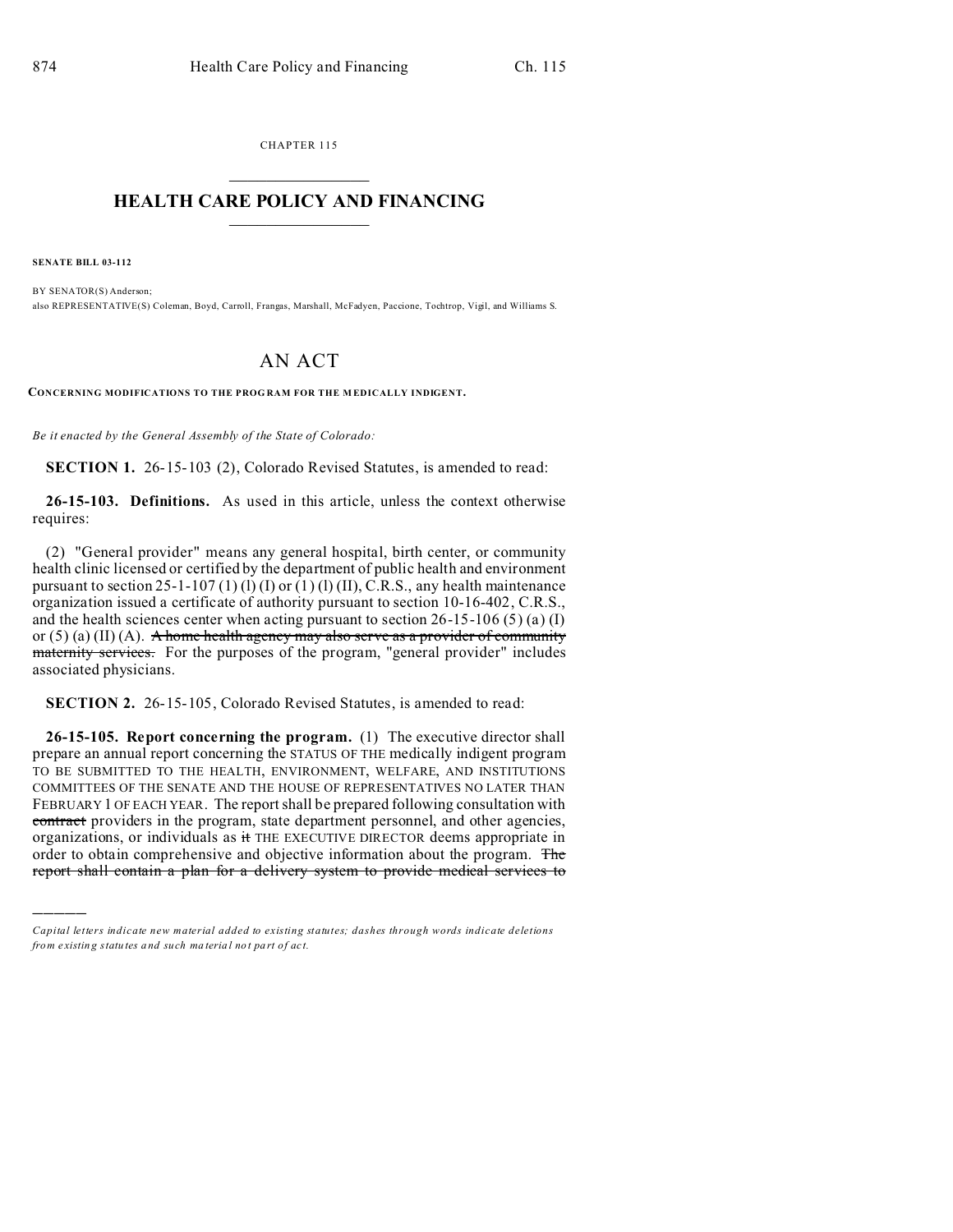medically indigent persons of Colorado in a manner that assures access to services, appropriateness of care, prudent utilization of state resources, and accountability to the health, environment, welfare, and institutions committees of the house of representatives and senate of the general assembly. The executive director shall submit the report to the health, environment, welfare, and institutions committees of the house of representatives and senate of the general assembly no later than February 1 of each year. The report shall include recommendations regarding the following:

(a) Program definitions;

(b) Eligibility requirements, including residency, income and assets, and necessity of medical treatment;

(c) Establishment of a standardized ability-to-pay schedule and establishment of copayment requirements;

(d) Methods for allocation and disbursement of funds;

(e) Methods of and responsibility for collection of costs from liable third-party sources, with such sources being primarily responsible for payment ("first dollar" sources);

(f) Incentives for efficient utilization control;

(g) Reporting requirements, including cost control, audits, and evaluations, and geographic distribution of providers by contract;

(h) Prevention of fraud by recipients and providers;

(i) Priorities among medical services rendered as related to resources available;

(j) Feasibility of future integration or coordination of the program with other medical programs for the medically indigent, including a medically needy option;

(k) Feasibility of a central registry of all medically indigent persons receiving assistance;

(l) A schedule for implementation of a statewide service delivery plan to commence July 1, 1992;

(m) Sources of funding and projected costs; and

(n) Such other program features as are deemed appropriate.

**SECTION 3.** 26-15-106, Colorado Revised Statutes, is amended to read:

**26-15-106. Responsibility of the department of health care policy and financing - provider reimbursement.** (1) The state department shall be responsible for:

(a) Execution of such contracts with providers for payment PARTIAL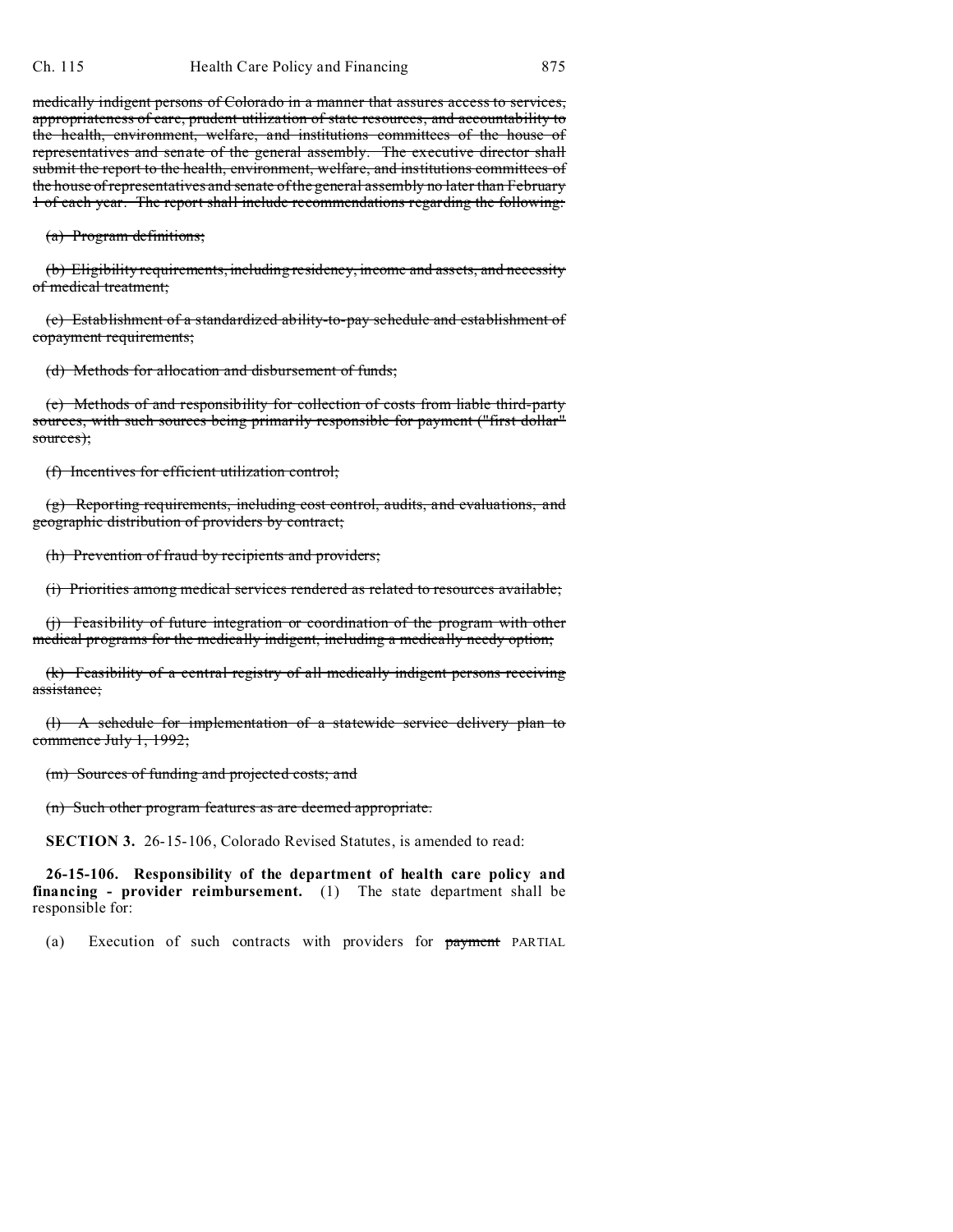REIMBURSEMENT of costs of FOR medical services rendered to the medically indigent as the state department shall determine are necessary for the program;

(b) Promulgation of such reasonable rules and regulations as are necessary for the program; including but not limited to matters enumerated in section 26-15-105 and program scope and content concerning community maternity programs; and

(c) Submission of the report required in section 26-15-105 (1).

(2) The contracts required by paragraph (a) of subsection (1) of this section shall be negotiated between the state department and the VARIOUS GENERAL providers, AS DEFINED IN SECTION 26-15-103 (2), and shall include contracts with providers to provide tertiary or specialized services. The center STATE DEPARTMENT may award such contracts upon a determination that it would not be cost effective nor result in adequate quality of care for such services to be developed by the contract providers, or upon a determination that the contract providers are unable or unwilling to provide such services.

(3) Every contract between the state department and a THE STATE DEPARTMENT SHALL ESTABLISH PROCEDURES REQUIRING THE provider shall TO provide for proof of indigency to be submitted by the person seeking assistance, but the provider shall be responsible for the determination of eligibility.

(4) Contracts with THE STATE DEPARTMENT SHALL ESTABLISH PROCEDURES SO THAT THE providers shall reflect OF medical services rendered to the medically indigent in different COVER GEOGRAPHIC regions of the state. on a geographic basis.

(5) (a) The responsibilities of providers who provide medical care through the program for the medically indigent are as follows:

(I) Denver health and hospitals, including associated physicians, shall, up to its physical, staff, and financial capabilities as provided for under this program, be designated by contract as the primary providers of medical services to the medically indigent for the city and county of Denver.

(II) (A) University hospital including associated physicians AND THE PHYSICIANS AND OTHER FACULTY MEMBERS OF THE HEALTH SCIENCES CENTER shall, up to its THEIR physical, staff, and financial capabilities as provided for under this program, be the primary provider of medical services to the medically indigent for the Denver primary metropolitan statistical area.

(B) University hospital including associated physicians AND THE PHYSICIANS AND OTHER FACULTY MEMBERS OF THE HEALTH SCIENCES CENTER shall be the primary provider of such complex care as is not available or is not contracted for in the remaining areas of the state up to its THEIR physical, staff, and financial capabilities as provided for under this program.

(C) When acting in the capacity of a provider, university hospital shall comply with all requirements of this article relating to contracts with providers.

(b) Any two or more providers awarded contracts may, with the approval of the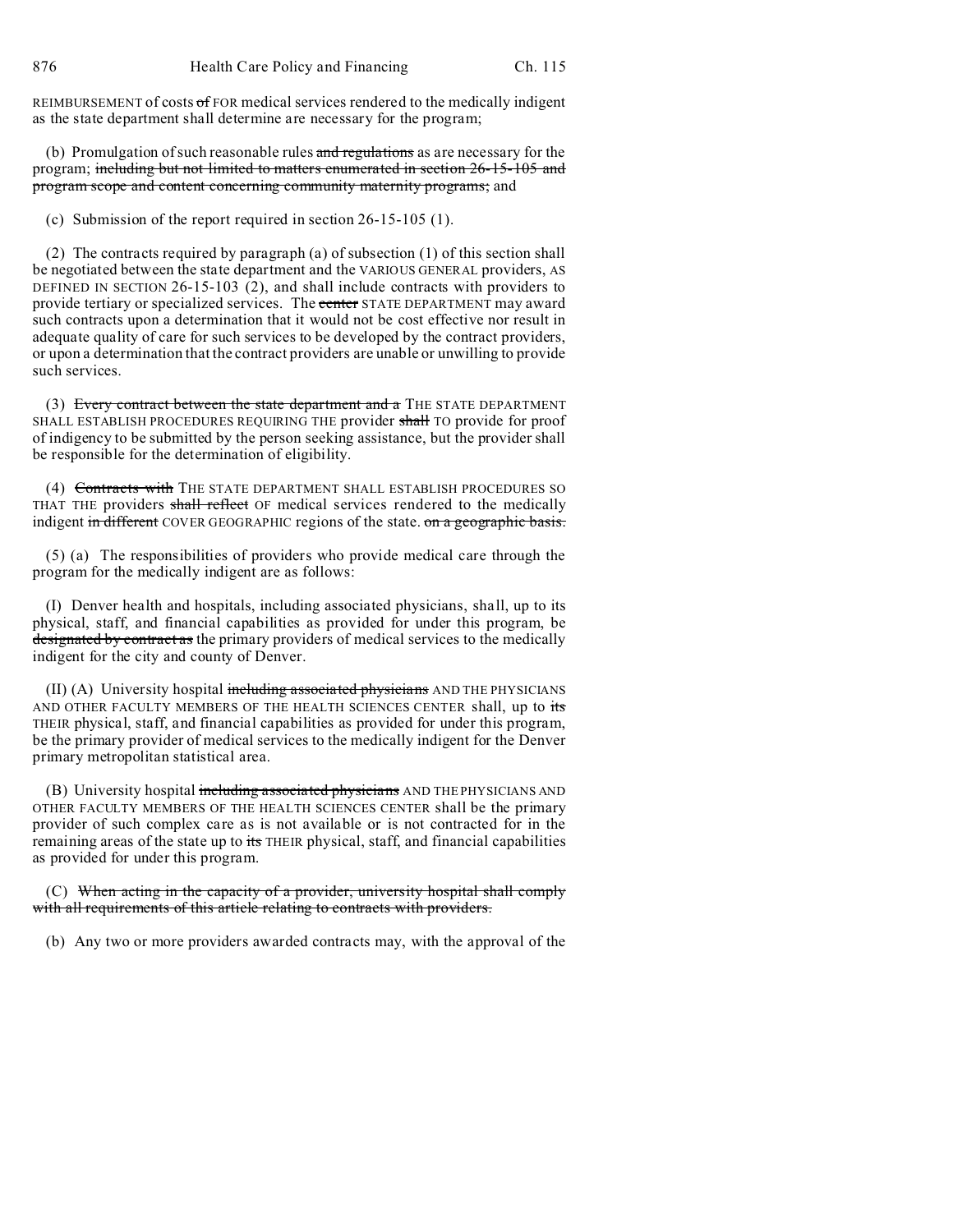state department, redistribute their respective populations and associated funds.

(c) EVERY PROVIDER WHO PROVIDES MEDICAL CARE THROUGH THE PROGRAM FOR THE MEDICALLY INDIGENT SHALL COMPLY WITH ALL PROCEDURES ESTABLISHED BY THE STATE DEPARTMENT.

(5.5) Denver health and hospitals shall provide to the joint budget committee and the chairmen of the senate and house health, environment, welfare, and institutions committees a final report provided by any management companies that provide management services under contract with Denver health and hospitals for the management of Denver general hospital.

 $(6)$  (a) Contracts with providers shall specify the aggregate level of funding which will be available for the care of the medically indigent. However, providers will not be funded at a level exceeding actual costs. Each year, funds will be allocated THE STATE DEPARTMENT SHALL ESTABLISH PROCEDURES THAT ALLOCATE FUNDS to providers based on the anticipated utilization of services. in the respective region, giving due consideration to actual utilization of comparable services within the program (including specialty and tertiary services) in the respective region, for the prior fiscal year.

(b) The contract amounts for the provision of services to the medically indigent shall be those identified in the general appropriation bill as follows: The Denver indigent care program; the out-state indigent care program and the specialty indigent care program; the university hospital indigent care program; and indigent care program administration.

(7) Providers shall receive interim monthly checks in the amount of one-twelfth of their level of funding.

(8) Each provider contract shall specify that:

(a) Contract dollars provided over the fiscal year will be managed to assure that funds are available to provide the emergency services as defined in this article; and

(b) A PROVIDER RECEIVING REIMBURSEMENT PURSUANT TO THIS SECTION SHALL transfer of A medically indigent patients PATIENT to contracting providers shall be accomplished ANOTHER PROVIDER only with the prior agreement of the contracting provider.

 $(9)$  (a) Every provider awarded a contract RECEIVING REIMBURSEMENT pursuant to this section shall prioritize for each fiscal year the medical services which it will be able to render, within the limits of the funds which will be made available to it in the contracts BY THE STATE DEPARTMENT. Each contract shall specify to the extent possible the services to be rendered.

(b) Such medical services shall be prioritized in the following order:

(I) Emergency care for the full year;

(II) Any additional medical care for those conditions the state department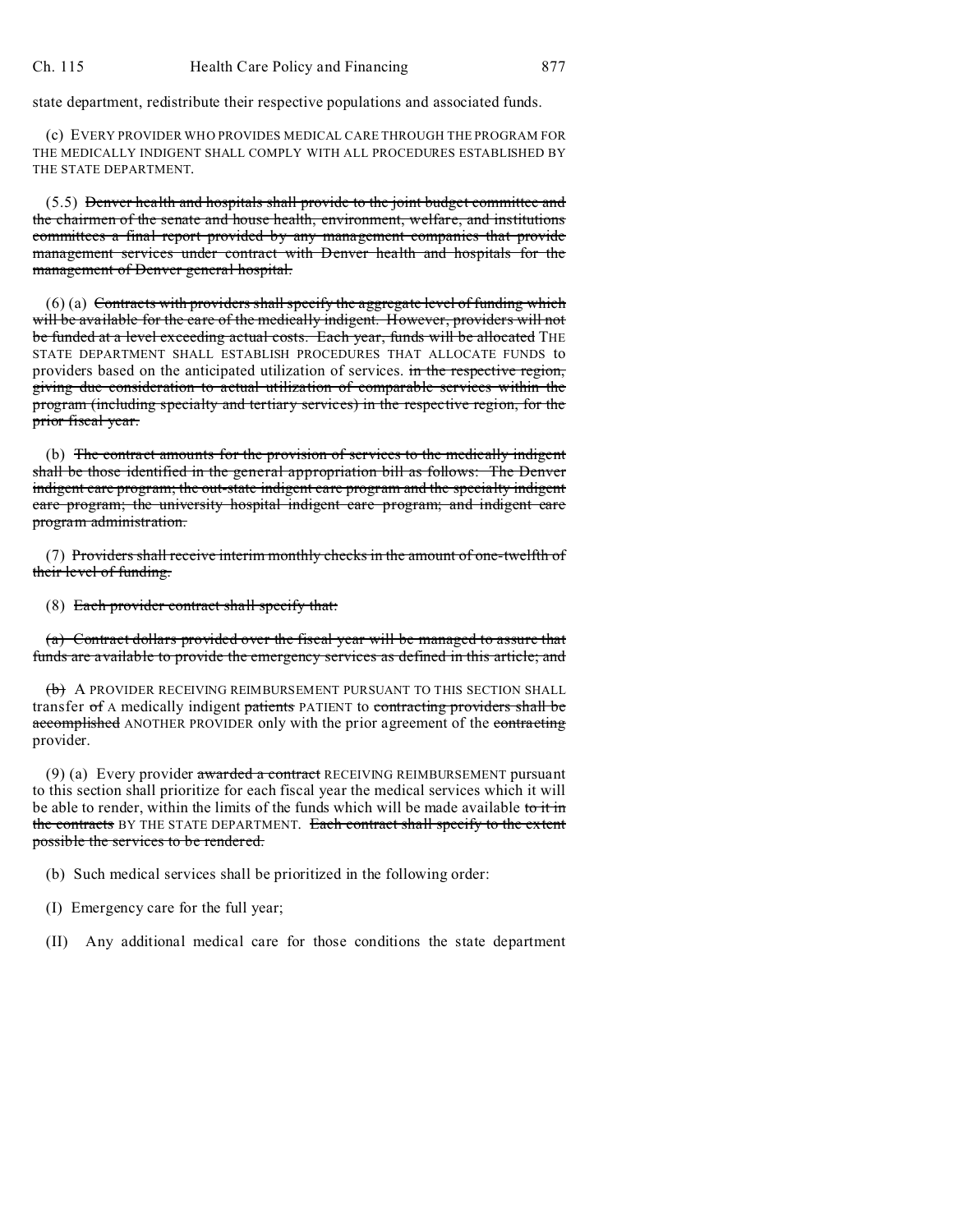determines to be the most serious threat to the health of medically indigent persons;

(III) Any other additional medical care.

(10) A provider awarded a contract RECEIVING REIMBURSEMENT PURSUANT TO THIS SECTION shall not be liable in civil damages for refusing to admit for treatment or for refusing to treat any medically indigent person for a condition which the state department or the provider has determined to be outside of the scope of the program.

(11) Contracts with providers may include provisions for data collection expenses.

(12) The state department shall establish patient per diem standards for comparable care to be effective July 1, 1984.

 $(13)$  (a) Every contract shall require that A medically indigent person who wishes to be determined eligible for assistance under this article shall submit a signed application therefor to the provider or to COMPLY WITH THE ELIGIBILITY REQUIREMENTS SET BY the state department.

(b) By signing the application, the A medically indigent person REQUESTING ASSISTANCE UNDER THIS ARTICLE specifically authorizes the state department OR PROVIDER to:

(I) Use any information contained in the application REQUIRED BY THE ELIGIBILITY REQUIREMENTS SET BY THE STATE DEPARTMENT for the purpose of verifying eligibility; and

(II) Obtain records pertaining to eligibility from a financial institution, as defined in section 15-15-201 (4), C.R.S., or from any insurance company.

(c) Application forms A MEDICALLY INDIGENT PERSON REQUESTING ASSISTANCE UNDER THIS ARTICLE shall contain BE PROVIDED language clearly explaining the provisions of this subsection (13).

(14) With the approval of the state department, any provider awarded a contract may enter into subcontracts or other agreements for services related to the program.

(15) Providers awarded contracts shall, no less than quarterly, reimburse one another for the cost of emergency medical care rendered to residents of one another's respective regions, as well as any nonemergency care which the responsible provider approved in advance. In the event of disagreement, the finding of the state department shall be determinative.

(16) Providers awarded contracts shall not be paid from funds made available for this program up to the extent, if any, of their annual financial obligation under the Hill-Burton act.

(17) WHEN ADOPTING OR MODIFYING PROCEDURES UNDER THIS ARTICLE, THE STATE DEPARTMENT SHALL NOTIFY EACH PROVIDER, WHO IS CONTRACTEDTO PROVIDE MEDICAL CARE THROUGH THE PROGRAM FOR THE MEDICALLY INDIGENT, AT LEAST THIRTY DAYS PRIOR TO IMPLEMENTATION OF A NEW PROCEDURE. THE STATE